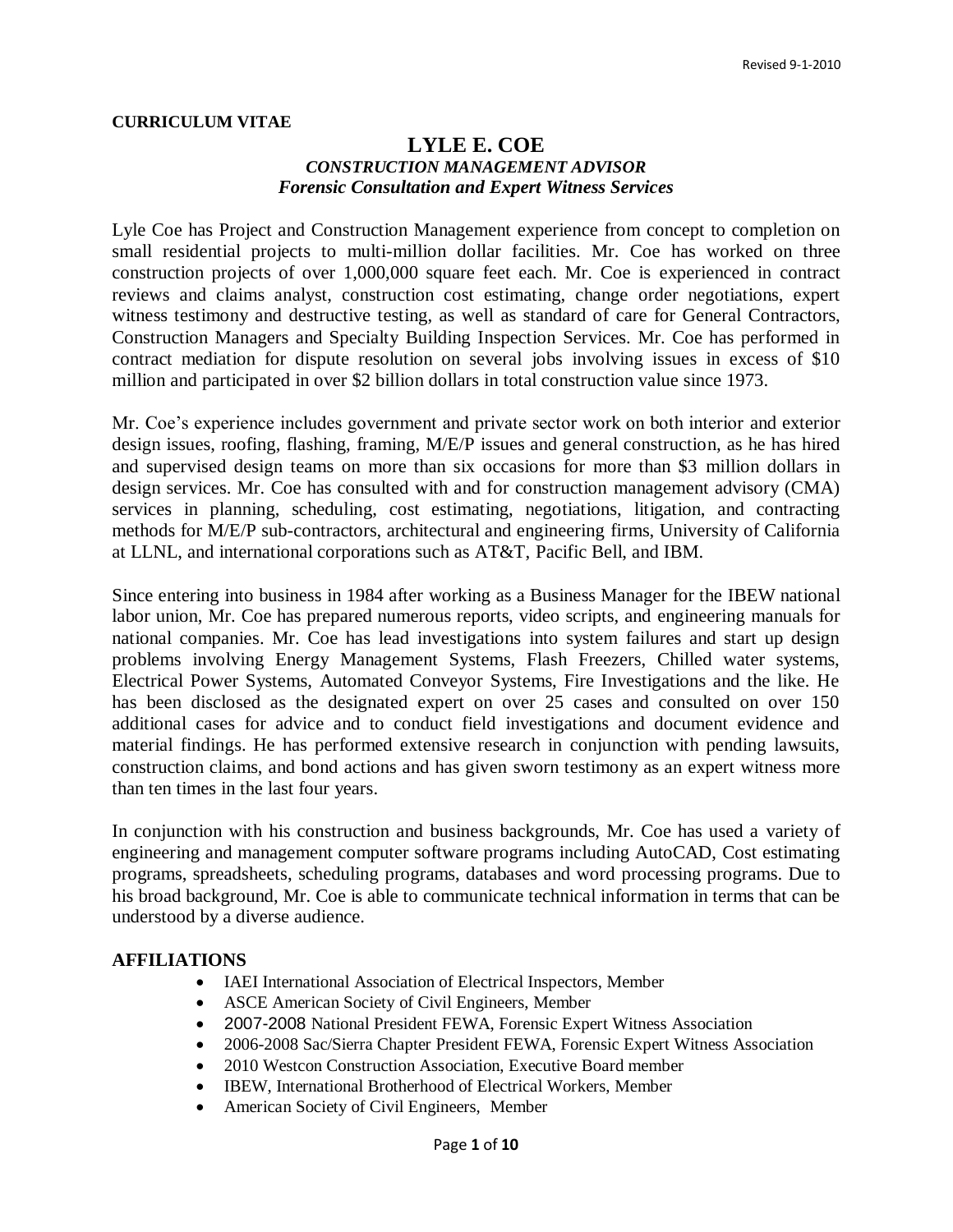### **LICENSES and CERTIFICATIONS**

- State of California, Licensed B-1 General Contractor # 471343, active
- State of California, Licensed C-10 Electrical Contractor # 471343, active
- State of California, Licensed General Electrician #102745
- State of California, Licensed Fire/Life Systems Technician # 103177

### **EDUCATION and TRAINING**

- A.A., Electrical Technology 1971-1973 SJDC, Stockton, CA
- Certified, Journeyman Inside Wireman (4 year State Program) 1973-1977
- California Electrical State Apprenticeship, Stockton, CA
- Certified AT&T Fiber Optic Splicer, 1982, Commerce, Ca
- Occupational Health and Science, Certificate 1984 University of California at Berkeley, Berkeley, CA
- Certified Pump Specifier / Supplier 1995 Gould Pump Factory, New York
- IBEW Electrical Solar Design Course, Certificate -1997
- IBEW Seismic Bracing Design Course, Certificate 1998
- LLNL Certificate in Erosion Control and BMP 2001
- 40 hour OSHA Training and Certification
- 1994 2010 Numerous trade shows and seminars, association-meeting presentations and other classes on Construction Code updates, Construction Defects, Manufacturer factory certified training, Expert Witness Work and National Trade Conventions
- Participation in Sheet-metal flashing, Window Flashing and Stucco seminars with Westcon.

## **DETAILED PROFESSIONAL EXPERIENCE**

## **Consultant / Contractor/ Owner – Sole proprietorship (2003 – present) Coe & Company Construction Services, Lodi, CA**

Owner of *Coe & Company Construction Services* providing Construction Management Advisory services, Forensic Consultation and Expert Witness services in the central California area. Projects have included evaluation of residential and commercial defects and failures, Contractor Standard of Care, Contract compliance with plans and specification evaluations, code compliance evaluation, observation and documentation of destructive testing, preparation of reports for insurance companies and owners, research and evaluation of litigant documentation, preparation of cost estimates and cost allocation for negotiation purposes on both defense and plaintiff cases. Currently Mr. Coe is licensed, bonded as a General /Electrical contractor in the State of California and has been certified by the State of California for both General Electrician and Fire/Life Safety Technician certifications.

Specific tasks and projects have included:

 CMA and Expert Defense Witness for Port of Oakland in Construction Claim on Port Expansion Project \$90MM Project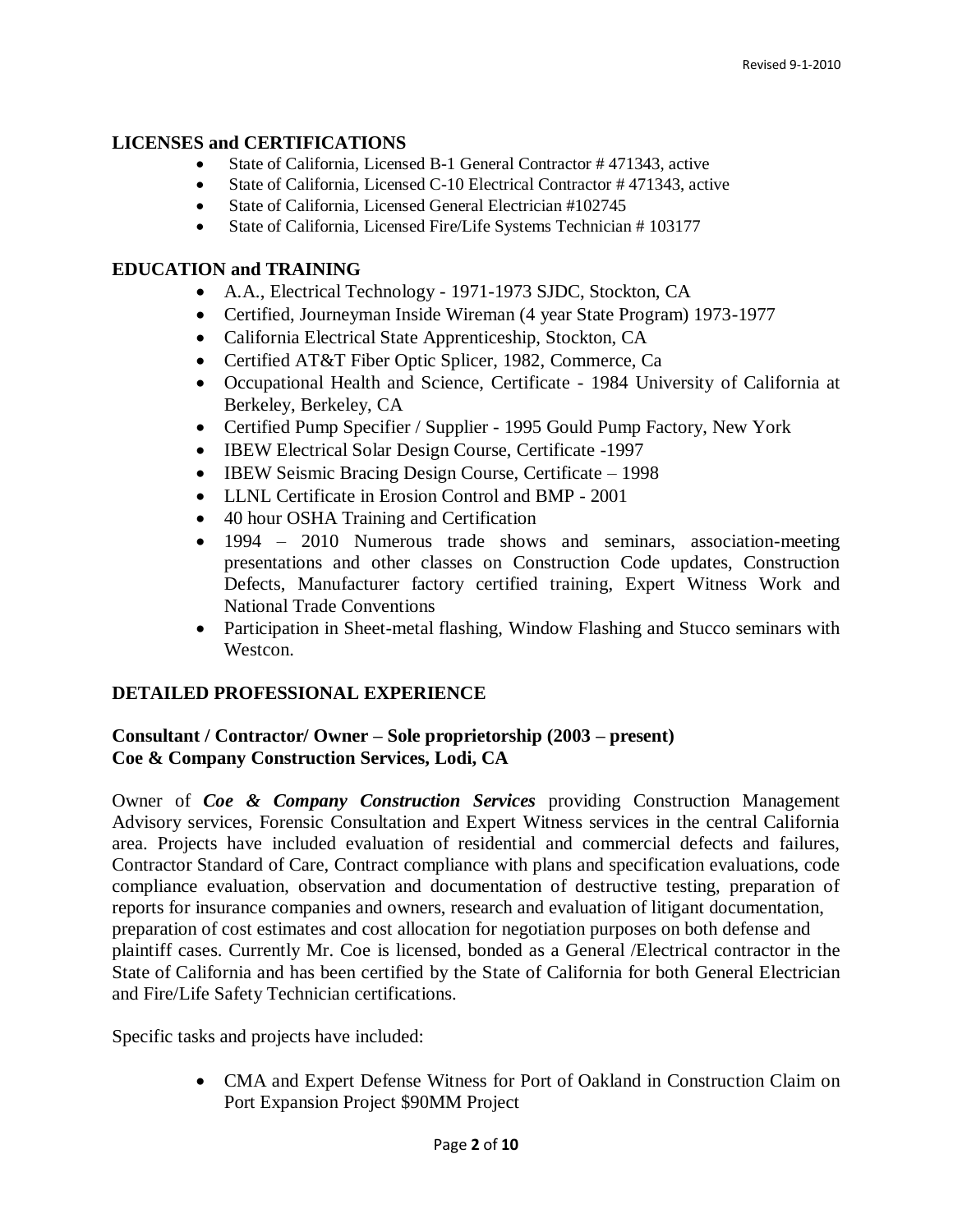- CMA and Expert Plaintiff Witness for IBEW claim at CalPERS Headquarters in Sacramento Ca. \$400MM Project
- CMA and Expert Plaintiff Witness for Mr. and Mrs. Wander in Orinda CA., single family dwelling \$118K addition
- CMA and Expert Plaintiff Witness for Mr. and Mrs. Parker in Tracy CA., Single family dwelling \$800K
- CMA and Expert Plaintiff Witness for Mr. and Mrs. Thomson in Folsom CA., Single family dwelling \$600K
- CMA Support for Lee Saylor Consulting Services on San Francisco Airport Waste Treatment Plant initial budget estimate and San Francisco Marriott Hotel Change Order Reviews
- CMA Support for M Lee and Associates on 3- BART Projects, 2- TVA projects, Tom Bradley International Airport Expansion, San Francisco Jail #3, Concord Animal Housing project, Mendocino College, 3- SF light rail (sections B, F, H ), Port of Oakland expansion. and S.F. City Housing Authority Projects \$600 MM in total project Construction Values.
- CMA Support and Expert Defense Witness for Lombard Consulting Services Inc on several projects including schools, Hospitals, SF High-rise housing (over six stories), San Jose low-rise housing (five stories and under), Single family housing (3000+ homes) \$300 MM in project values Provide forensic consulting services on Lightning strike damages and electrical fire causes.
- CMA and Expert Witness Service on Misc Single Family house plaintiff cases
- involving waterproofing, roofing, framing, electrical, plumbing, and concrete issues.
- Expert witness on Construction defects of single family homes involving all trades and material types for new construction, additions and insurance repairs.
- Designated expert witness for Stucco and Roofing subcontractor in Construction Defect litigation.
- Designated expert witness and consultant in numerous electrical subcontractor litigations.
- Consultant for construction delay claims in Energy Management installation for Johnson Controls.
- Member of Board of Directors for Western Buildings Consultant organization and participant in education symposiums on Stucco, Sheet-metal Flashing and Window Flashings.

#### **LaCroix Davis LLC - (March 2010 to present) Senior Associate, Forensic Expert Witness** Folsom, CA

Provided cost consulting and expert witness services to various commercial, institutional and residential construction projects throughout California and Nevada. Provide both Plaintiff and Defense expert witness representation for Developers, Manufacturers, Contractors, Sub-Contractors, and various Insurance carriers in preparation of latent construction defect claims and lawsuits. Provide opinions and judgments on destructive testing and witness services, for all parties, on projects in the \$10's of millions of dollars. Projects include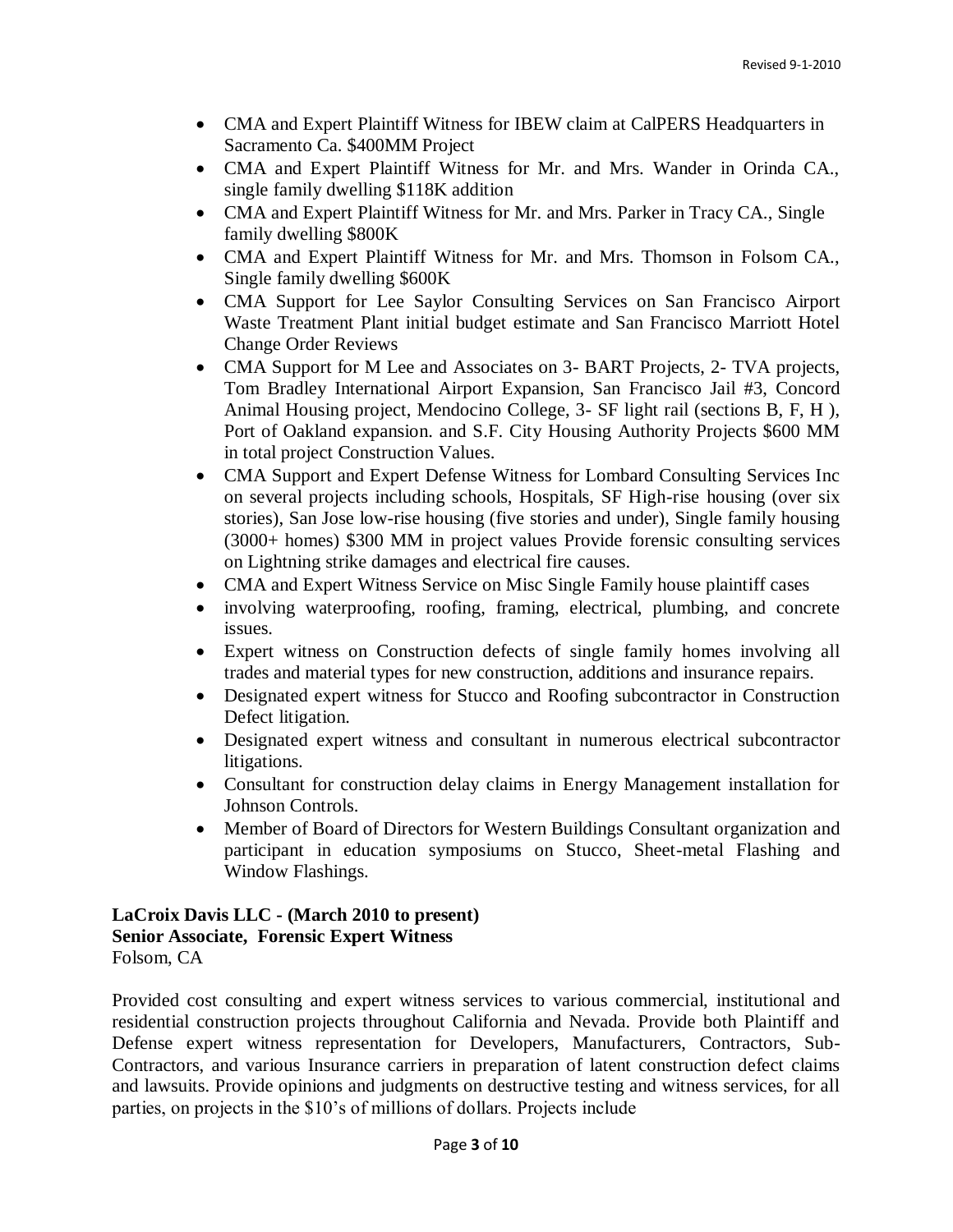- Electrical installation wiring in Nevada Condominiums.
- Electrical installation of wiring in single family homes in Nevada.
- Electrical control and power systems in School facilities in California at multiple districts.
- Electrical installation of wiring systems in mobile home parks in California.
- Roof installation materials and methods on single family homes in California
- Consultation on liability exposure on mold and water intrusion coverage issues.
- Consultation on liability exposure on structural defects and repair requirements.
- Consultation on stucco and EIFS exterior damages and cost of repair.

## **Lombard Consulting Services - (January 2001 to 2010) Construction Management Advisor, Claims and Construction Litigation Assistance,** Lafayette, CA

Provided CMA services on construction claims and cost consulting and expert witness services to various Commercial, Institutional and residential construction projects throughout California. Services provided to Developers, Manufacturers, Contractors, Sub-Contractors, and various insurance companies in the defense and preparation of latent construction defect claims and lawsuits. Provide opinions and judgments on destructive testing and witness services, for all parties, on projects in the \$10's of millions of dollars. Projects included Hospitals, Schools, High-rise condominiums, and Single-family housing. Consult on Code issues and Specialty needs.

- Investigation of cause of several masonry and foundation systems failures
- Drainage litigation requiring review of drainage and soil reports by others
- Concrete settlement and moisture problems involving underground plumbing, drainage systems and waterproofing membrane failures and installations.
- Supervision of dredging operations and restoration of commercial marina
- Determination of design flaws, which may have caused water intrusion and mold damage for plumbing, roof, siding, window and kitchen appliance and shower leaks.
- Cause of re-occurring structural deformation and potential structural failure in large commercial structures
- Investigation of cause of wood frame structural fires involving electrical systems and lightning.
- Determination of cause of foundation failures and slab deformation
- Observation of as built grading conditions on large developments to determine adequacy of drainage and grading issues.
- Observation of asphalt pavement deterioration on multi-family residential projects and determination of causes
- Evaluation of wind damaged structures and roofs
- Research and exhibit preparation for litigation
- Expert witness in General Contractor standard of Care and Construction Costing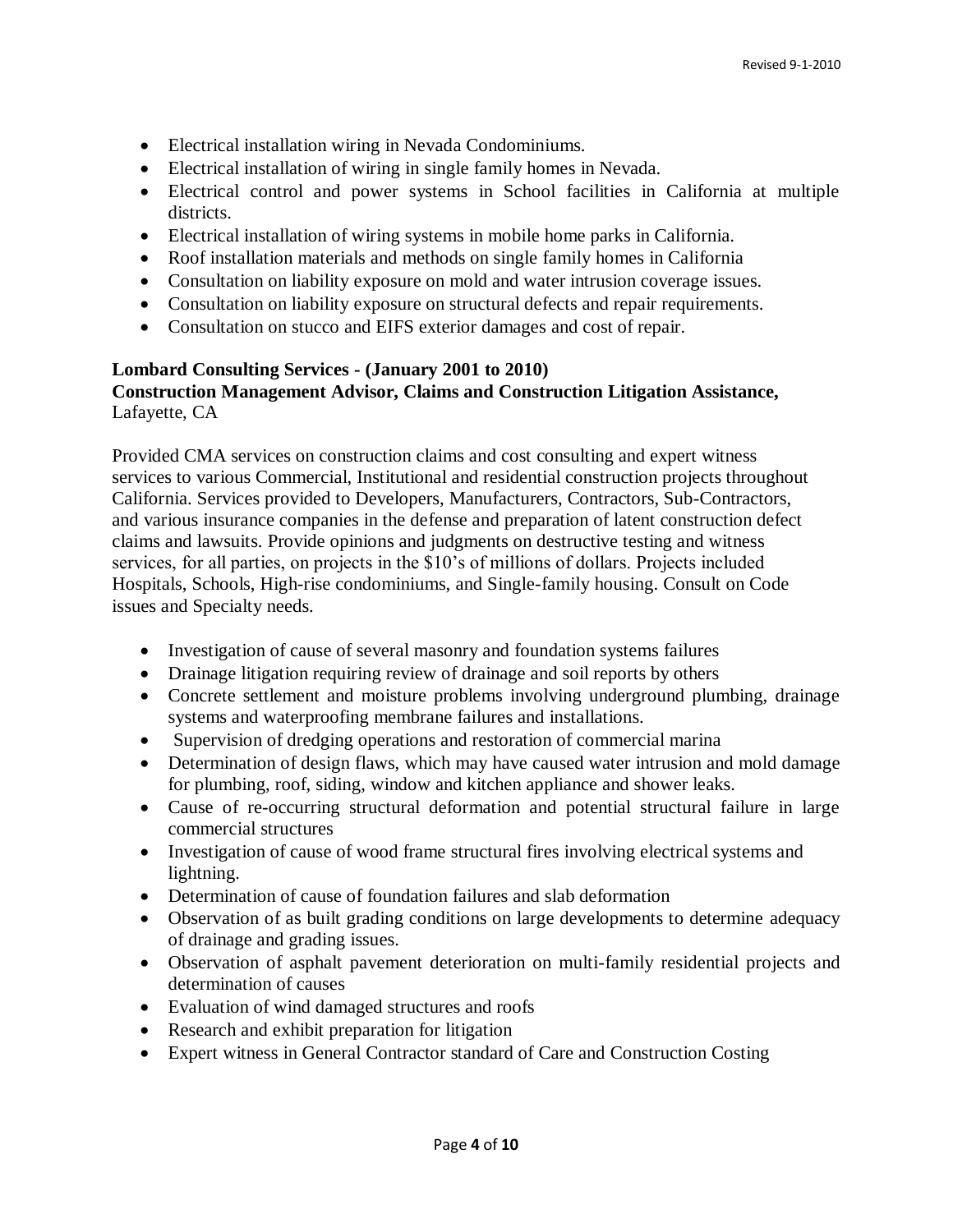## **Senior Construction Planner/Estimator at LLNL (November 2000 to 2005) Johnson Controls Master Vendor Subcontract**

Special projects estimator/planner for Construction Estimator/Planner Group within Plant Engineering. Serving as special estimator to Super Block for Research Laboratory projects and reconstruction for M/E/P issues. Additionally assigned to random audits of Labor Only estimated projects and assisting group leader in business plan and operations. Review P.O. Projects and design/build projects prior to bid and construction. Assigned to review all outside Title I and II project budget estimates up to and over \$120MM. Provided scope estimates for site wide seismic upgrades on several buildings. Special assignment on TSF project to develop scope estimates and negotiate change orders on \$66 MM construction project. Representative in charge of Customer Surveys for Planning and Estimating department.

- Assisted with design and support of mechanical, sheet-metal, DDC controls, seismic bracing schemes, plumbing systems, electrical emergency power backup systems and issues.
- Terrascale Simulation Simulator Facility \$66 MM in Construction Value. Responsibility included CM Advisor/ change order management/ Building inspection, Coordinated and supported specialty inspection of soils, underground utility installations, water supply piping, Sewage piping, concrete, reinforcing and steel inspection services.
- Planning and Estimating Department Senior Planner for New Construction of 10 new 20,000 SF buildings. Provided planning budget estimates, Design-build contractor selection participation,
- SCIF Building Construction Manager Advisor/ Building Inspection and Change Order Support \$30 MM in Construction Value Seismic Retrofits for 20 buildings at LLNL Construction Management Advisor/Planner \$100 MM in Construction Value
- Various TI Improvement and mechanical upgrades on several facilities.
- Construction Inspection support for all 16 CSI divisions.

## **Construction Cost Consultant/ Negotiator, San Francisco International Terminal and Port Of Oakland Expansion (January 1999 to 2001 and working as On-Call basis). M. Lee /Saylor**, San Francisco, CA

Representing M. Lee/ Lee Saylor Joint Venture at SFO with SFOA Joint Venture Partners as Deputy Chief Estimator for on-site construction management team, estimating and negotiating over a thousand change orders in excess of \$100 MM on a \$2 Billion project. Representing Parsons CMT as Senior Projects Controls Specialist and Cost Consultant at Phase 1A expansion of the Port of Oakland \$50MM. Negotiated over 56 changes with a savings of over \$1.8MM.

- CM Advisor on 5th floor Police Station, Airport Museum, Terminal H, Parking Structures, and International Terminal. \$700 MM in Construction Value
- Lead negotiator for change orders for SFOA Associates on change orders for Mechanical, Electrical, Plumbing, Drywall, and various other smaller subcontractors.
- Reviewed and negotiated over 500 Change orders with a value of over \$100 MM in Construction Value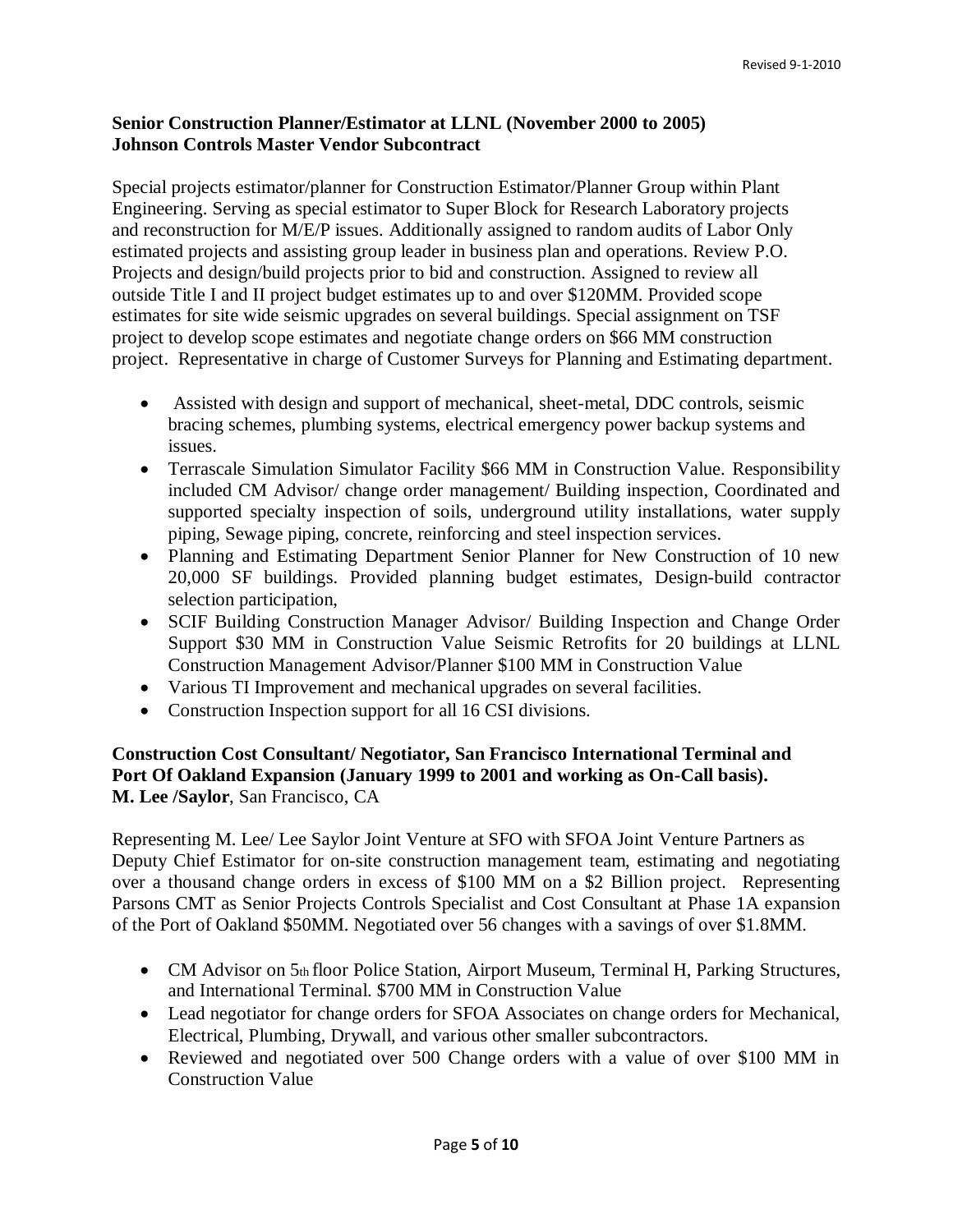- Worked as CM Advisor to review Submittals and met with Architects on means and methods for several RFI responses and change orders.
- Provided construction inspection support to architectural team members of SFOA.

### **Electrical Project Engineer/ QA/QC Manager, National Ignition Facility (June 1997 to January 1999)**

**Collins Electric,** Livermore CA

Designed Seismic Conduit and Equipment Support matrix systems for \$10MM electrical sub-contract on the \$1 billion National Ignition Facility Project laser and capacitor bays. Managed outside structural and electrical engineer support. Coordinated conduit routing underground and overhead pipe racks with mechanical utilities prior to construction. Qualified Company to self perform QA/QC on high voltage cable installations. Inspected all material deliveries for compliance with contract documents prior to unloading.

- QA/QC Manager and Electrical Engineer for project manager.
- Attended subcontractor coordination meetings on behalf of Collins Electric.
- Issued field design sketches to field crews and created field sketches for RFI issues.
- Responsible for review of construction drawings and specification and issuing RFI's for owner and general contractor response and clarification.
- Supervised design team of four for seismic support types and locations of trapeze and transformer supports throughout the project.
- Supervised High Voltage Cable installation crew
- Supervised 3-man team to inspect all electrical equipment before it was unloaded from trucks.
- Supervised foreman and concrete inserts and layout of cast in place supports and blockouts

## **Electrical General Foreman**

## **(June 1996 to June 1997)**

## **Sasco Electric ,** Sunnyvale, CA

General Foreman in charge of means and methods for electrical, fire alarm and data wiring systems and construction of two large industrial complexes. Hired and managed over 50 electricians and supervised multiple Foremen and crews.

- Responsible for material and tool ordering , staffing, crew sizes and types, payroll records, Change orders,
- Responsible for documentation of Requests for Information and maintaining as built record drawings.
- In charge of personal protection safety equipment inventory, weekly safety meeting and daily safety practices.
- Responsible for Electrical Code Interpretations and coordinating inspections with City Inspectors.
- Participated in and coordinated routes and work spaces between multiple trades and crafts in ceilings, walls and underground installations.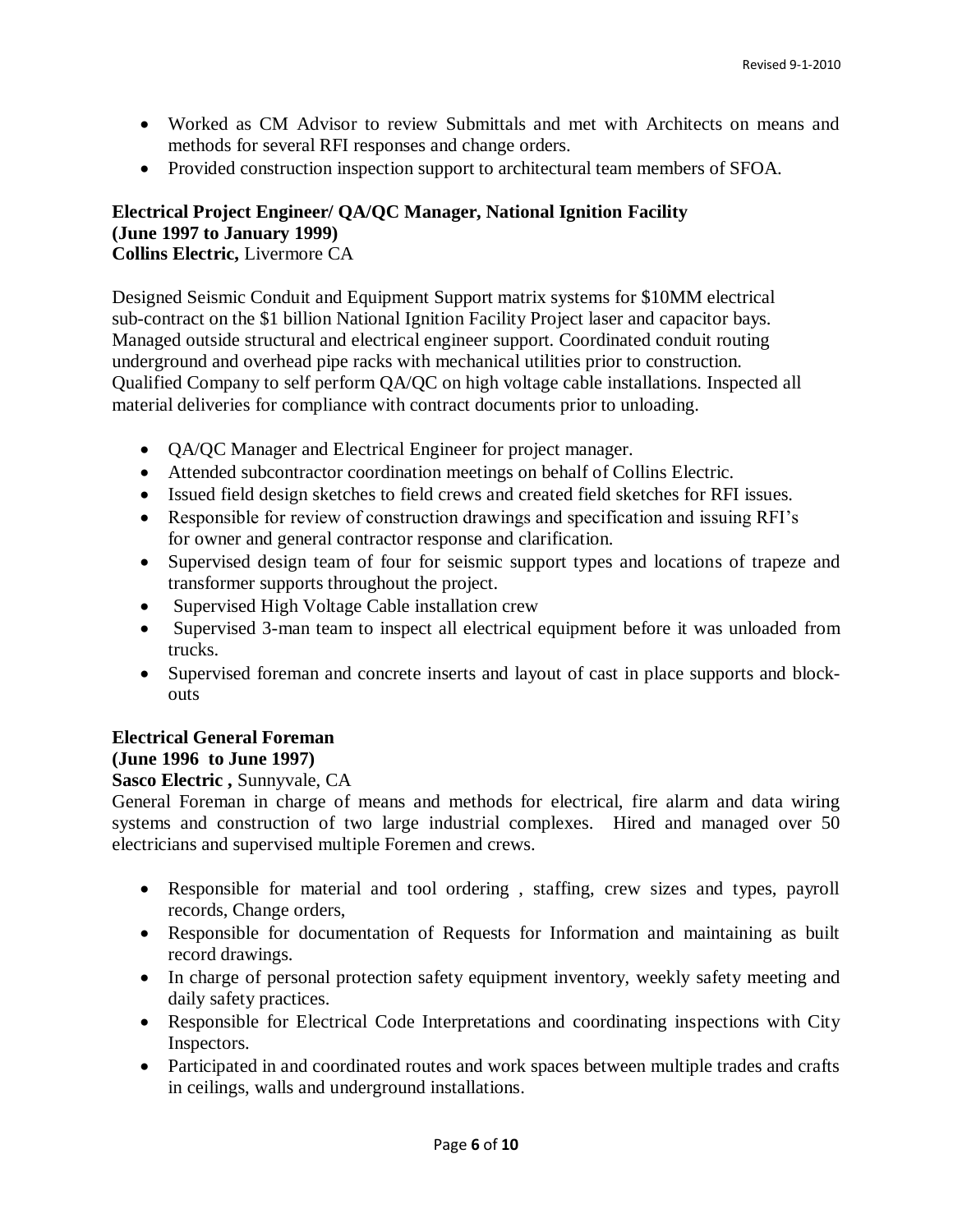- Coordinated finished surfaces and manufacturer installation instructions.
- Responsible for protection of finished work and security of materials and tools on site.

## **Operations Manager - (1994 to 1996) Preszler Electric and Pump Service,** Lodi CA

Managed day-to-day operations and scheduling of Construction Company, which provided Pump Sales and services, Pump repair, new electrical, sewage and water service installations, . In charge of weekly safety meeting and daily safety practices. Responsible for Electrical Code Interpretations and coordinating inspections with City Inspectors. Parts sales in the central valley. Supervised four man crew and heavy equipment for \$2 MM a year sales company. Provided estimating and design M/E/P services to companies and farmers in the area for electrical service work and new pump installations. Responsible for 24 hour on call service operations and client relations.

- Attended Gould factory certification school in New York for pump design.
- Provided specifications on pump types and performance.
- Ordered and kept inventory of plumbing and electrical materials.
- Responsible for locating materials at best available wholesale pricing.
- Responsible for all invoicing of projects completed.
- Responsible for all estimates provided to clients and management.
- Responsible for assignment of employees and production time issues.
- Responsible for scheduling heavy equipment maintenance.
- Responsible for acquiring permits and working with Health Dept when required for drinking water standards.
- Worked on Submersible, Centrifugal, Sewage Lift and Turbine Pumps from ½ to 300 Horsepower.
- Maintained privately owned water and sewage system plants for customers.
- Designated safety manager and in charge of personal protection safety gear and compliance with OSHA standards.

## **Owner, CEO - (January 1990 to January 1994) C2P Inc, dba Benchmark Cost Consulting & Management Services,** Pleasanton CA

Project Management Company created from American Light and Power Specialists, which provided workforce personnel to AT&T and Pacific Bell for Construction Management, Engineering, Real Estate, Right of Way, Central Office layout and design, and administration Bill payment services to contractors and designers in over 23 states.

- Provided construction management services and cost consulting to various AT&T business units including Federal Systems Group, Network Control Group, Central Service Organization, and Building Engineering. "Special Projects" manager for building engineering division in Western Territory
- Involved in writing RFP and RFQ from Architectural and engineering firms as well as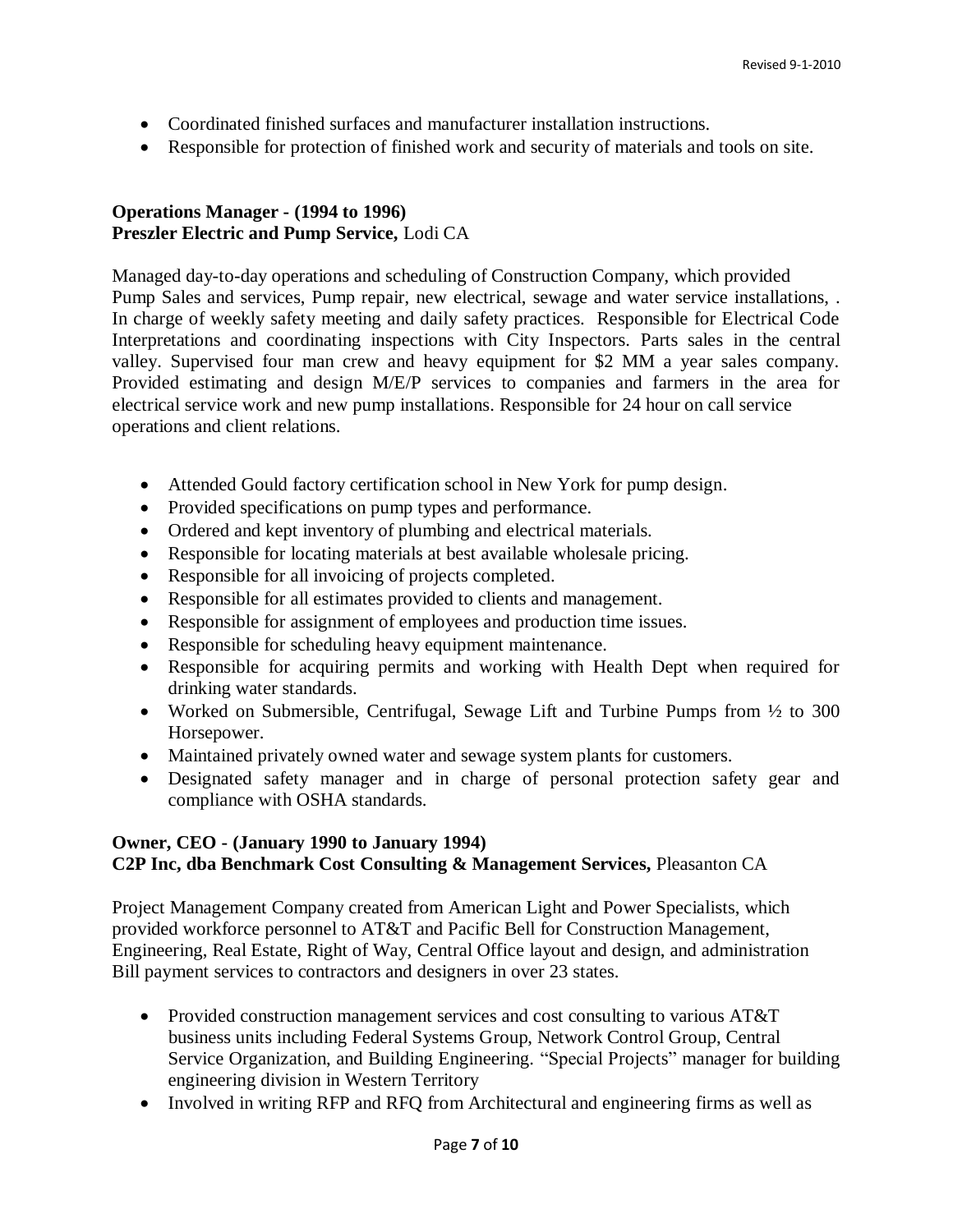design build contracts.

- Supervised over \$120 MM worth of work from Atlanta to San Francisco.
- Special Projects team leader responsible for interviewing Architectural and Engineering firms for blanket contracts with AT&T, then selecting design build teams.
- Implemented RFP and design contracts for several projects from Washington D.C. to San Diego and Seattle.
- Supervising Construction Projects Bids in 23 different states as construction manager for AT&T Federal Systems Division.
- Prepared engineering manual and instructional video for AT&T Project Managers.
- Provided Fast track Construction Management on Network Control Center in Denver Colorado on \$20 Million renovation of warehouse into network control center.

# **CEO, Manager/ Building Consultant- (January 1986 to January 1988) Residential Consulting Services Inc. dba HomeGuide Inspection Services,** Stockton, CA

Provided management of home inspection company services; including training employees, supervising marketing and office and field personnel for company with 10 employees. Inspection services included over 1200 homes, commercial facilities, and expert witness services. Started Inspection Industry Association in Central Valley of other home inspection companies and termite inspection companies.

- Developed Business Plan and researched industry before solicitation of investors.
- Bought out existing home inspection business and merged companies.
- Trained ten building inspectors.
- Worked with city and county inspection departments on inspection issues with new subdivisions and existing structures.
- Supervised purchase and installation of computerized billing and report writing system.
- Provided forensic evaluation services on foundation, electrical, underground drainage and plumbing systems.
- Inspected mold shower and plumbing leaks for cause and extent of damage.
- Services included identifying mold, gas piping and appliance leaks and asbestos products for hazardous conditions.

## **Owner/ Contractor - (January 1985 to January 1990) American Light and Power Specialists,** Stockton/Lodi, CA

Licensed in 1985 under the name American Light and Power Specialists for electrical contracting. Performed construction work on multiple wineries, food processing plants, single family homes, commercial offices and strip malls. Transferred focus on "Personal Service Contracts" to building owners. Specialized in change order negotiations and inspection services for electrical industrial high voltage, DDC controls, Fire and Life Safety, Security system work at several locations. Added General Contractor's license and added inspection of roofs, roads, structural framing, and all M/E/P systems. Developed company into Construction Management Advisor (CMA) services and electrical expertise to various companies and projects. Customers included LLNL, AT&T and Prudential Ins. and to general and specialty contractors. Projects and issues involved specialty electrical systems and controls, data and communication systems, high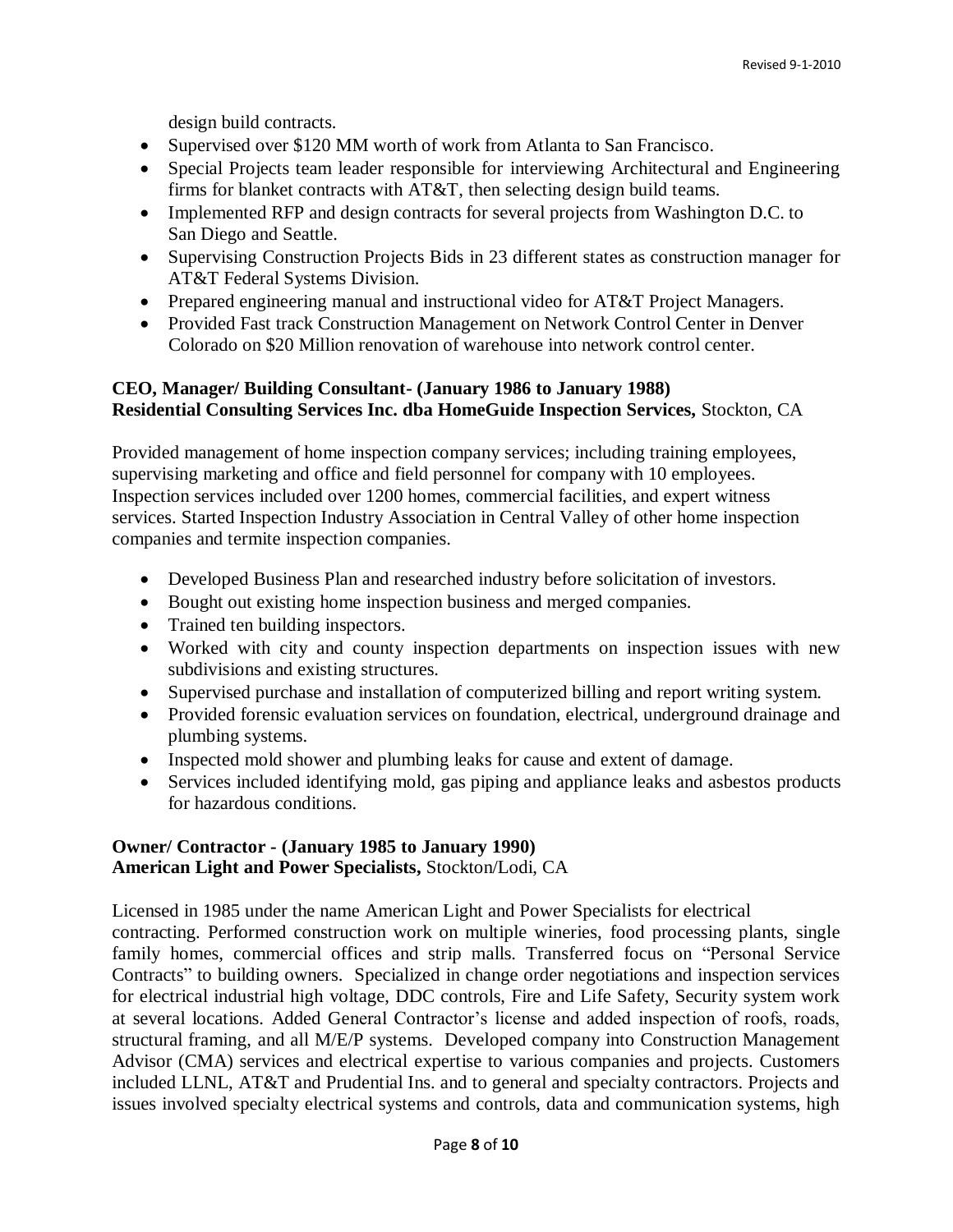voltage systems and general electrical and mechanical systems. Provided Inspectors, cost consultants, specialty testing, startup assistance, negotiation services, and design review. Split off business clients to Benchmark Cost Consulting as corporation dba C2P Inc.

- Over 31 projects at LLNL involving Construction Management Advisory Services and Building Inspection support.
- Testimony in two arbitrations involving construction delays and bond actions for nonperformance.
- Engineering support in mediation of Construction delay claim.
- Construction Management Advisor / CM at AT&T Western Regional Center (1.1 Million Square Foot Facility) in Pleasanton Ca for Rosewood Associates, A joint venture of Prudential Ins, and AT&T responsible for Submittal review, RFI responses, Architect and engineer coordination with owner for final design issues and project closeout. Attended daily meeting with subcontractor foremen and Construction management staff.
- IBM Almaden (1.2 Million Square Foot Facility) A.E. rep for MBT Architects with responsibilities in change order review and negotiations, Submittal review, RFI responses, building inspection on daily basis, Punch list development and signoff.
- Attended daily meeting with subcontractor supervisors and Construction management staff. Supervised Electrical Engineer in house on occasion for plan review and bulletin development.
- General and Electrical Contractor projects including small commercial and residential work in the Central Valley.
- Responsible for site safety and compliance with OSHA standards.

# **Business Manager/ Financial Secretary, - (June 1981 to January 1984) International Brotherhood of Electrical Workers Local 591,**

Stockton, CA

Appointed as the youngest Labor Business Manager in the Nation for a IBEW labor union in 1981 and worked as the only employee of that labor Union in charge of managing day to day activities of the labor union.

- Supervised and maintained out of work dispatch hall for two counties for electricians.
- Coordinated with other local labor unions and building and trades officials.
- Made presentations to city councils and county board of supervisors on behalf of organized labor.
- Supervised, managed, and negotiated several labor contracts for manufacturing, construction, and maintenance workers totaling 600+ workers.
- Responsible for financial spending and administration of local union funds totaling in excess of \$2 MM annually.
- Handled grievances, arbitration's, civil Lawsuits, Labor relations board hearings, Pension and Health and Welfare Trust issues and coordinated with statewide IBEW issues and jurisdictions.
- Dealt with business owners and employees on a daily basis to resolve minor conflicts and business management decisions.